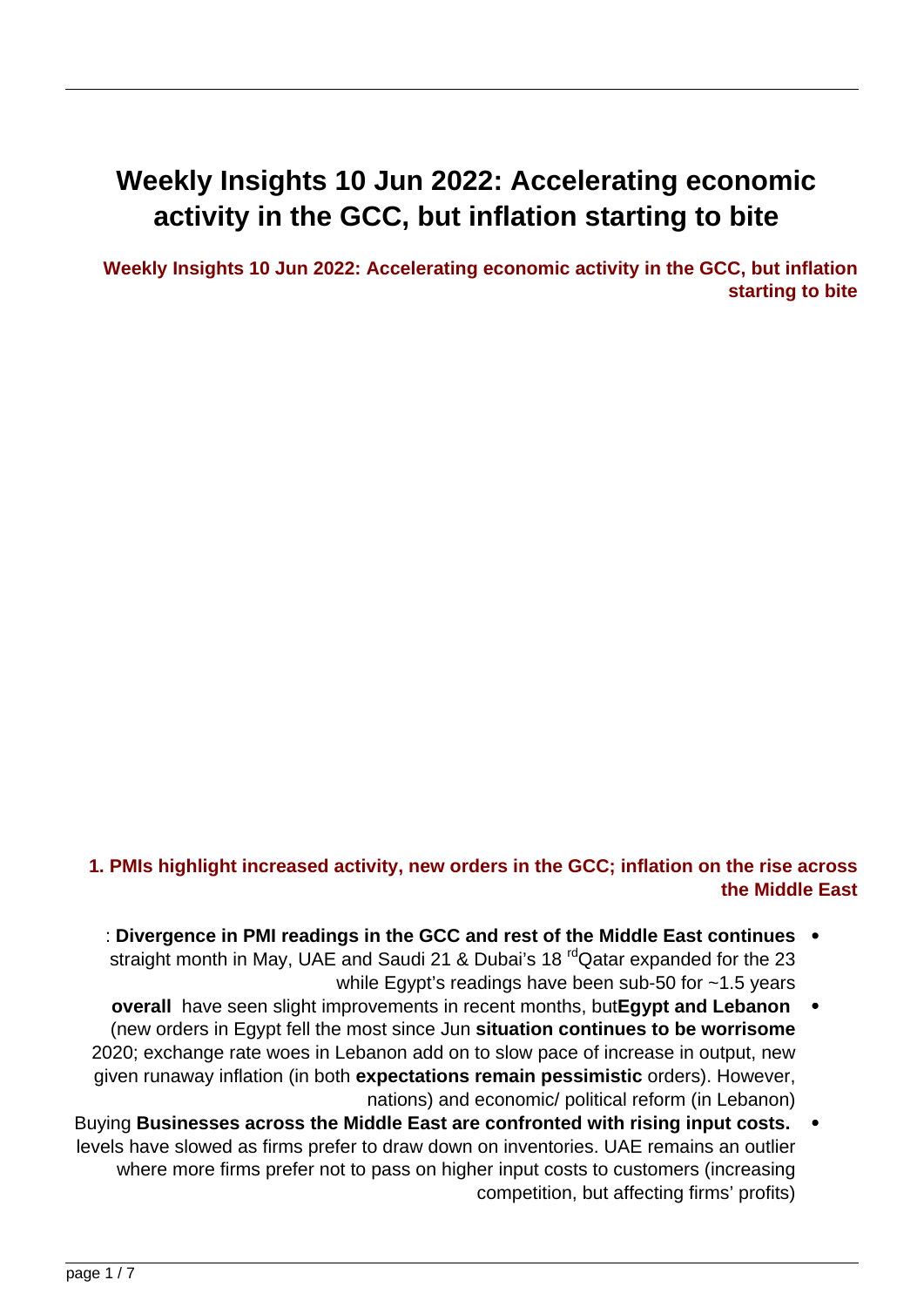



## **3. Severe inflation concerns in Egypt & Lebanon, given size of imports & exchange rate depreciation**

- , driven by a Egypt's inflation climbed to 13.5% yoy in May the highest in 3 years  $\bullet$ surge in food and beverages prices (24.8%) and the recent devaluation. Core inflation also touched 13.3% in May (Apr: 11.9%). With the central bank's inflation target at 7%  $(\pm 2\%)$ , a rate hike seems almost certain at the meeting on June 23
- to the lowest level Lebanon saw a slight moderation in Apr inflation in yoy terms **Inflation &** since Nov; however, in mom terms, prices rose by 7.1% (Mar: 6.1%). **exchange rate depreciation act as a tax on income (reducing real wages) and a** In the absence of implementation of reforms (to receive a support **massive wealth tax.** package from the IMF), the economic crisis seems to be dragging on; further increases in the costs of living will put pressure on the population  $\Rightarrow$  increase in poverty, food poverty & inequality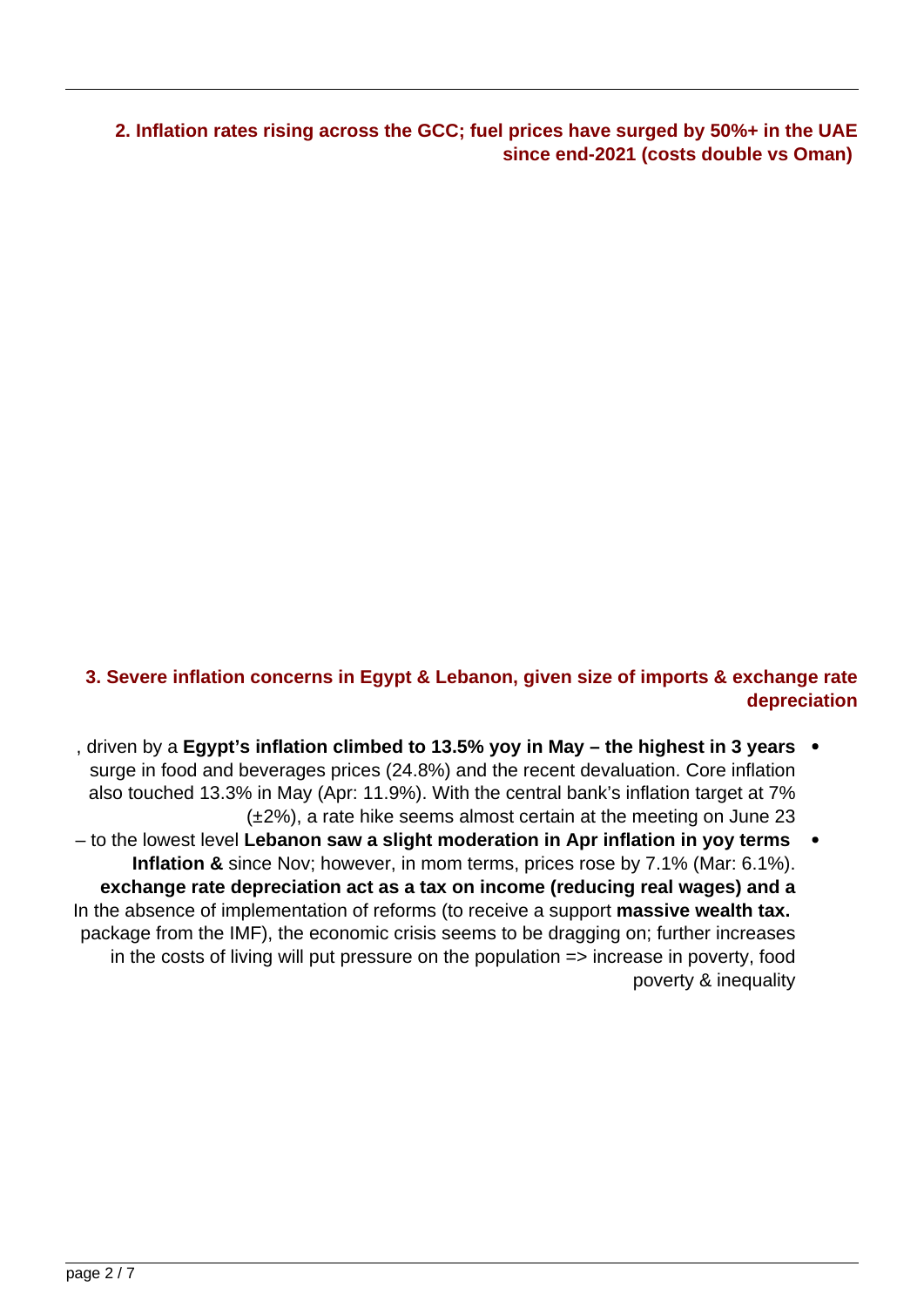

Source: Refinitiv Eikon, Central Bank of Egypt, Banque du Liban

### **Saudi Arabia's GDP soared by 9.9% in Q1 2022, the fastest in a decade4.**

- at 9.9% voy, was the highest since Q3 2011, Q1 GDP growth in Saudi Arabia . (20.3%). Non-oil sector also expanded, **driven by increase in oil sector activity** and though at 3.7%, it is growing much slower pace compared to previous guarters
	- In yoy terms, the maximum gains accrued in the mining & quarrying sector.  $\bullet$ manufacturing (8%), trade and **growth was also recorded across** However, transportation (6% each) and finance  $(4%)$
- **(expenditure investment and exports supported GDP growth (by expenditure)** 20% and 22.1% respectively in Q1 while private consumption grew by just 7.1%



#### **5. Saudi Arabia's manufacturing sector keeps up pace of growth with the mining sector**

**Index Index 130.2, was the Apr's Industrial Production Index •**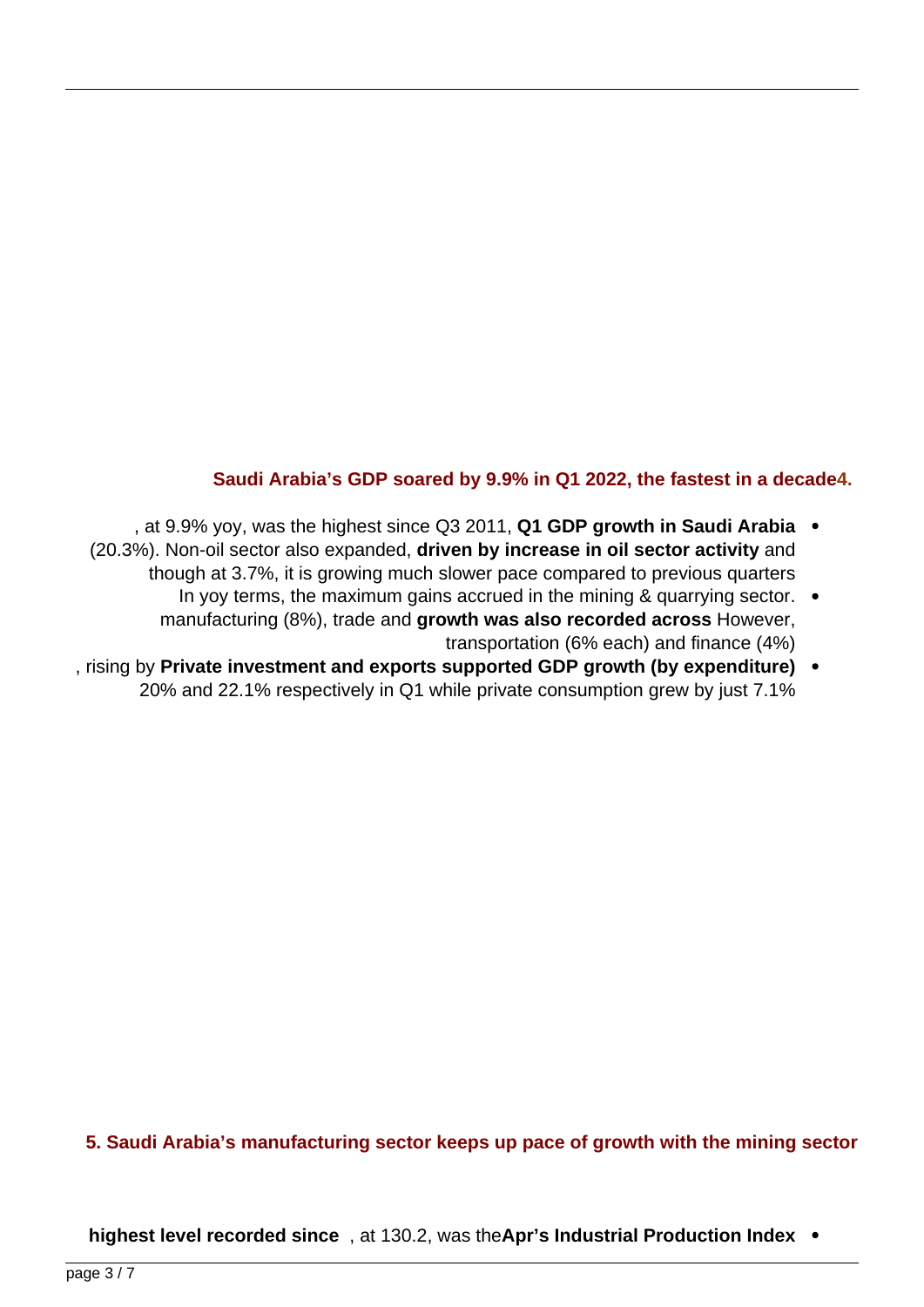**a 26.7%** (+28.3% yoy) led toApr 2020. Higher mining and quarrying production in Apr 2022. In March, Saudi had increased oil surge in overall industrial production production to 10.3mn barrels per day (bpd), the highest in about 2 years

within the IPI (22% weight in overall index) also **manufacturing component** The with oil production, up by 25.1% (Mar: 22%), supported by **increased in tandem** consistent with the non-oil sector PMI, recovery in trade and exports. This seems **(55.7), supported by an uptick in which expanded for a 21st straight month in Mav** new export orders for the 3rd consecutive month



Source: IHS Markit, GaStat. Charts by Nasser Saidi & Associates

# **6. Q1 2022 investment developments in Saudi Arabia look promising**

- It was up 350% gog & 19 **record breaking number of new licenses in Q1 2022:** A  $\bullet$ **Wholesale and retail trade licenses accounted for the times higher than Q1 2021.** (64.1%) while construction (12%), manufacturing (7.1%) and **lion's share** accommodation and food (6%) were the other prominent sectors
- (in line with IP data): 299 new factories Industrial investments increased in Q1 2022 started production in the quarter, 176 new licenses were issued, and the capital of newly licensed factories exceeded USD 1.1bn
	- grew by 29.3% gog in Q1 2022; Ownership by qualified foreign investors  **consecutive** <sup>th</sup> investments grew to USD 84.8 bn in Q1 2022, rising for the 8their **quarter**
- Ministry of Investment signed 101 deals in Q1 2022, with estimated investments of including with EV manufacturer Lucid to open a plant. About 6k jobs are **USD 4bn+**, likely to be created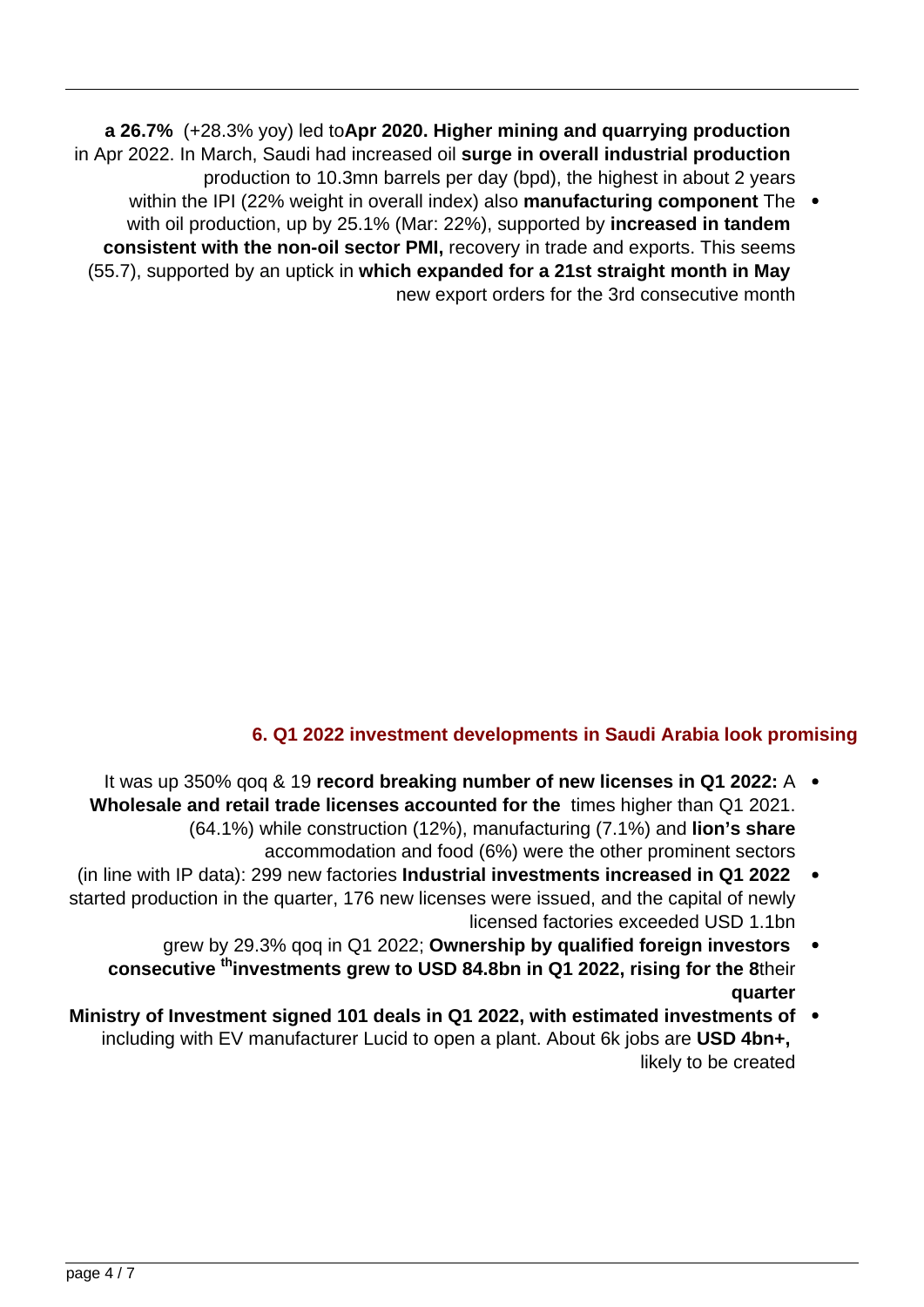#### Tadawul portfolio investment flows surge (USD mn)

Newly issued foreign licenses in Saudi Arabia





 $\begin{array}{cccccc} Q1 & Q2 & Q3 & Q4 & Q1 & Q2 & Q3 & Q4 & Q1 & Q2 & Q3 & Q4 & Q1 \\ 2019 & 2019 & 2019 & 2019 & 2020 & 2020 & 2020 & 2020 & 2020 & 2021 & 2021 & 2021 & 2021 & 2022 \end{array}$ 

Source: Investment Highlights Q1 2022, Ministry of Investment Saudi Arabia

### 7. Dubai Tourism continues to improve, though not yet at pre-Covid levels... recovery **evident in Dubai PMI readings**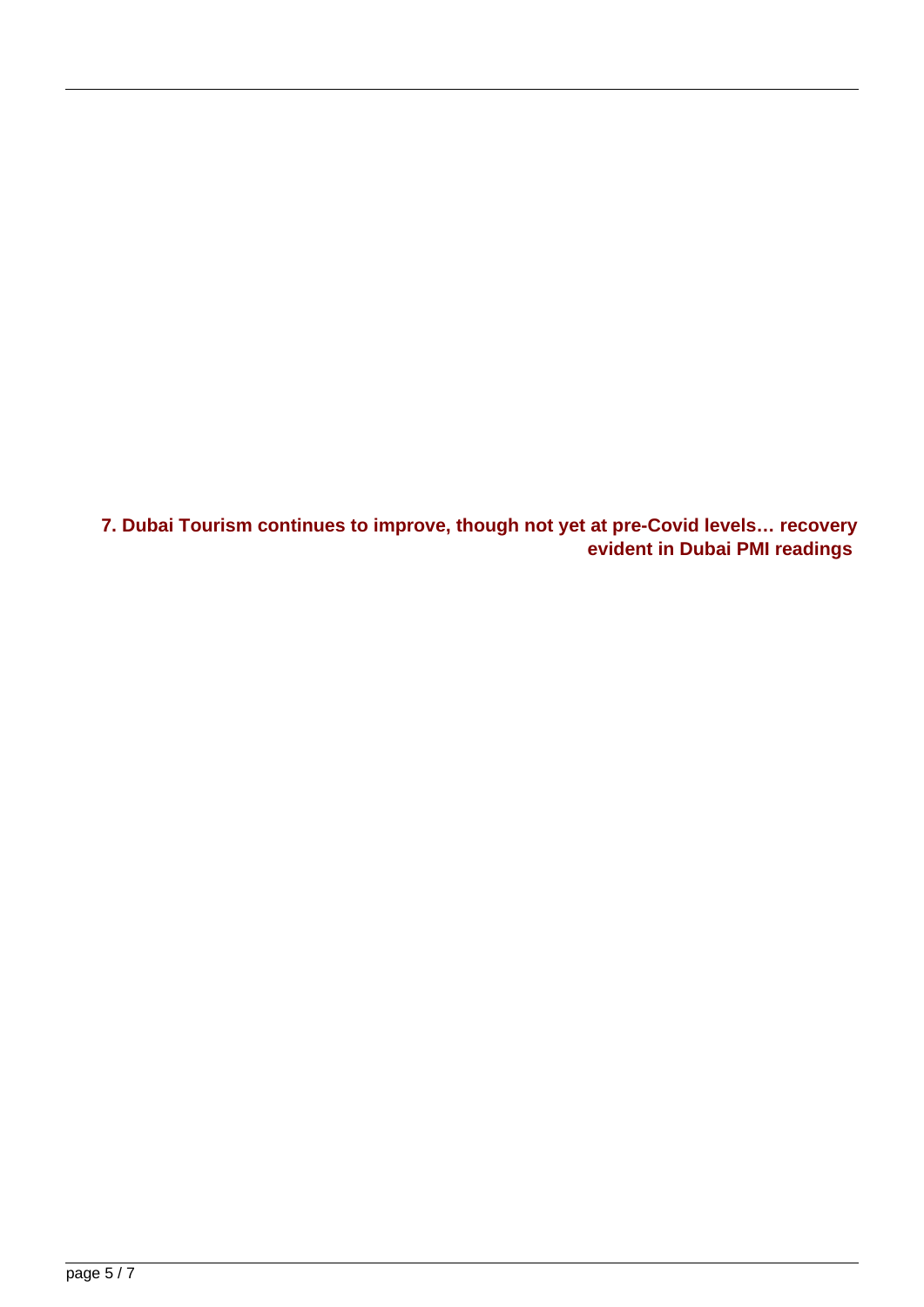

**Total Available Rooms** 

**Hotel Establishments** 







Source: Department of Economy and Tourism. Charts by Nasser Saidi & Associates

**8. UAE posts a fiscal surplus in 2021, after a deficit year in 2020**